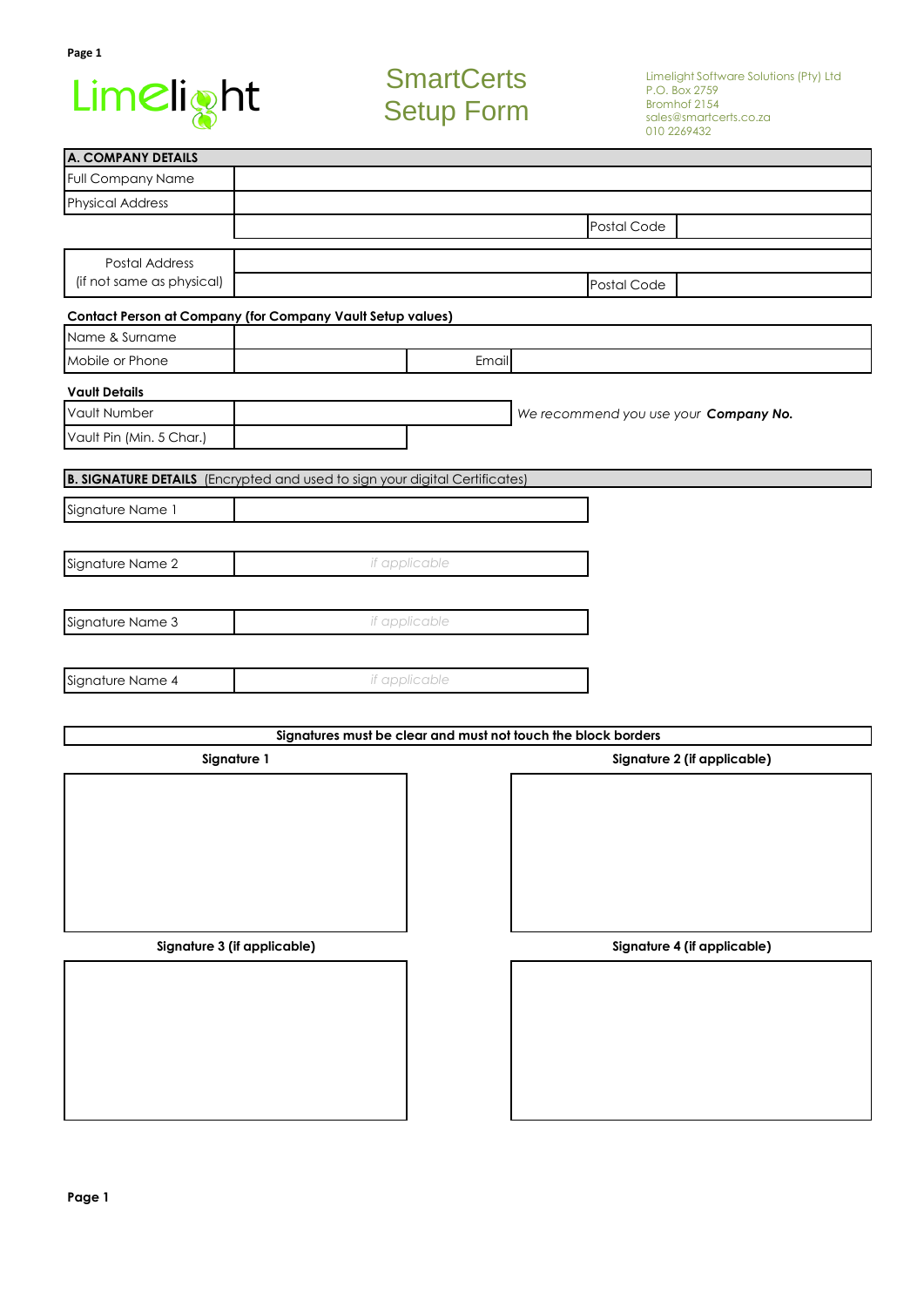

# **SmartCerts** Setup Form

| <b>C. INVOICE DETAILS</b>                                                          | Please note that all amounts below exclude Vat |            |                                                                                                      |     |            |
|------------------------------------------------------------------------------------|------------------------------------------------|------------|------------------------------------------------------------------------------------------------------|-----|------------|
| Vat Number:                                                                        |                                                |            | Attention:                                                                                           |     |            |
| Email for invoice:                                                                 |                                                |            |                                                                                                      |     |            |
| <b>1st Invoice Amount</b>                                                          | Set-up Fee:                                    | R 2,500.00 | <b>Extras Required:</b>                                                                              |     | R 0.00     |
|                                                                                    | Certificate Template Fee:                      | R 1,000.00 | First Credits (Min 100):                                                                             | 100 | R 850.00   |
|                                                                                    |                                                |            | <b>Total Excl. Vat</b>                                                                               |     | R 4,350.00 |
| <b>D. REQUIREMENTS AND PREFERENCES</b>                                             |                                                |            |                                                                                                      |     |            |
|                                                                                    |                                                |            | Please select the options you require below. Please ask us to take you through if unsure of options. |     |            |
| Due to the Popi act, would you like to show the full ID number on the certificate? |                                                |            |                                                                                                      | Yes | No         |

| If no, would you like us to replace the 8th and 10th digit with $a * ?$ | Yes | No |
|-------------------------------------------------------------------------|-----|----|
| Would you like your certificate numbers to be automated (recommended)?  | Yes | No |
| Do you require cards?                                                   | Yes | No |
| If yes, please select from the below options:                           |     |    |
| Option 1: 1 card per page, emailed to member & loaded to Vaults         | Yes | No |
| Option 2: 5 cards per page and emailed direct to you & your Vault       | Yes | No |
| <b>Option 3:</b> 5 cards per page, emailed to you & your clients Vault  | Yes | No |
| Do you need a blank space to put a photo on the card?                   | Yes | No |
| Please select your SmartStamp Option below:                             |     |    |
| <b>Option 1:</b> Your logo, Cert Title & QR Code (recommended)          | Yes | No |
| <b>Option 2:</b> Your logo & Cert Title                                 | Yes | No |
| <b>Option 3: Cert Title &amp; QR Code</b>                               | Yes | No |

#### **Below is a checklist of the items, e.g. logos and templates, we require for your set-up.**

 **Templates:** Please send your current certificate layout/s.

 **Logo:** Please send good quality company logo file in jpg or png or similar Microsoft format.

**Page 2**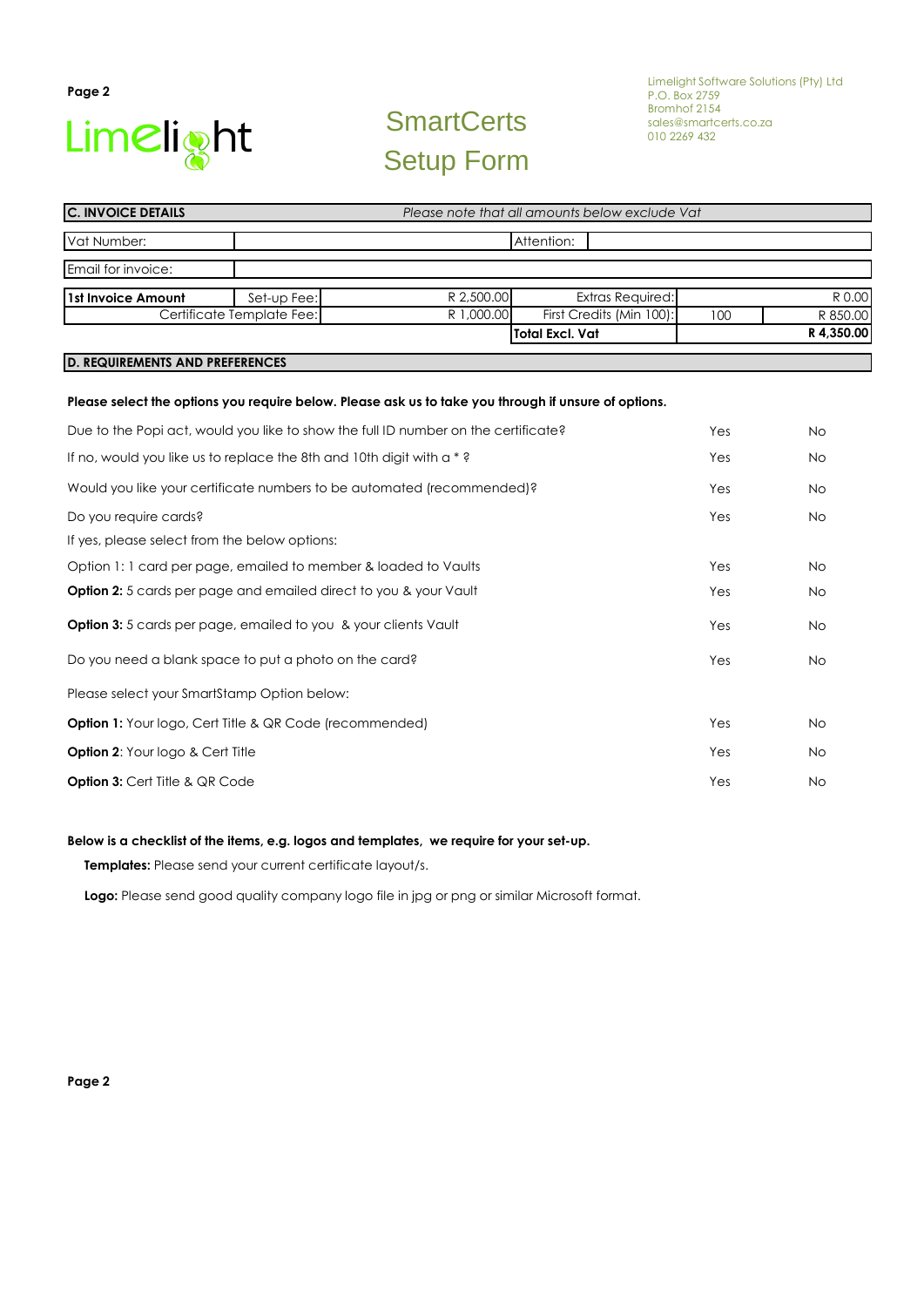

R 8.50 *(1 credit)*

## **SERVICE DESCRIPTION AND COSTS**

Costs are paid for in the form of credits purchased. Credits never expire. SmartCerts service is a non-contract based solution. Costs are incurred for each member processed.

#### **Once-Off Costs (Excl. Vat):**

| Once-Off Costs (Excl Vat total):                           | R 3,500.00 |
|------------------------------------------------------------|------------|
| Once-off certificate template design & implementation:     | R 1,000.00 |
| Once-off set-up, Vault, branding & customised Input Sheet: | R 2,500.00 |

## **Costs (Excl. Vat):**

Per member processed

#### *Per member processed (1 credit) includes:*

- 1. Creation of membership certificate, loaded to your online Vault.
- 2. Membership certificate loaded to member's own Vault, with your branding (optional per member).
- 3. Membership Cards with member photo (optional), loaded to Vaults (cards are optional).
- 4. Email of Certificate and Card to member and member's sponsor / company (if applicable).
- 5. SMS to member with link to enable download and store of certificate and Card to mobile.
- 6. QR Code on Certificate and Card so they can be verified as genuine.
- 7. Welcome letter emailed to member (optional).
- 8. Member certificate loaded to member's sponsor / company Vault (optional)
- 9. Email summary report to you after each Excel Input sheet is run.
- 10. Email summary report to member's sponsor / cmpany after each run, with Vault login details (if applicable).
- 11. Daily emails of all upcoming expiring certificates (by course & member) & full monthly Reminder Reports.
- 12. Detailed, period specific, member matrix report generated and emailed to you (on request).

#### **IN OTHER WORDS - EVERYTHING**

#### **Important points:**

- 1. Companies and members do not pay anything for their Vaults or usage thereof.
- 2. If you stop using the service, company & members still keep their Vaults and certificates.
- 3. Vaults are secure document repositories. They canbe used to store other important documents.

## **Payment only becomes due when we have you running live on the service and you are happy it does everything that is stated above. There is NO Risk or obligation to use our service**

**Page 3**